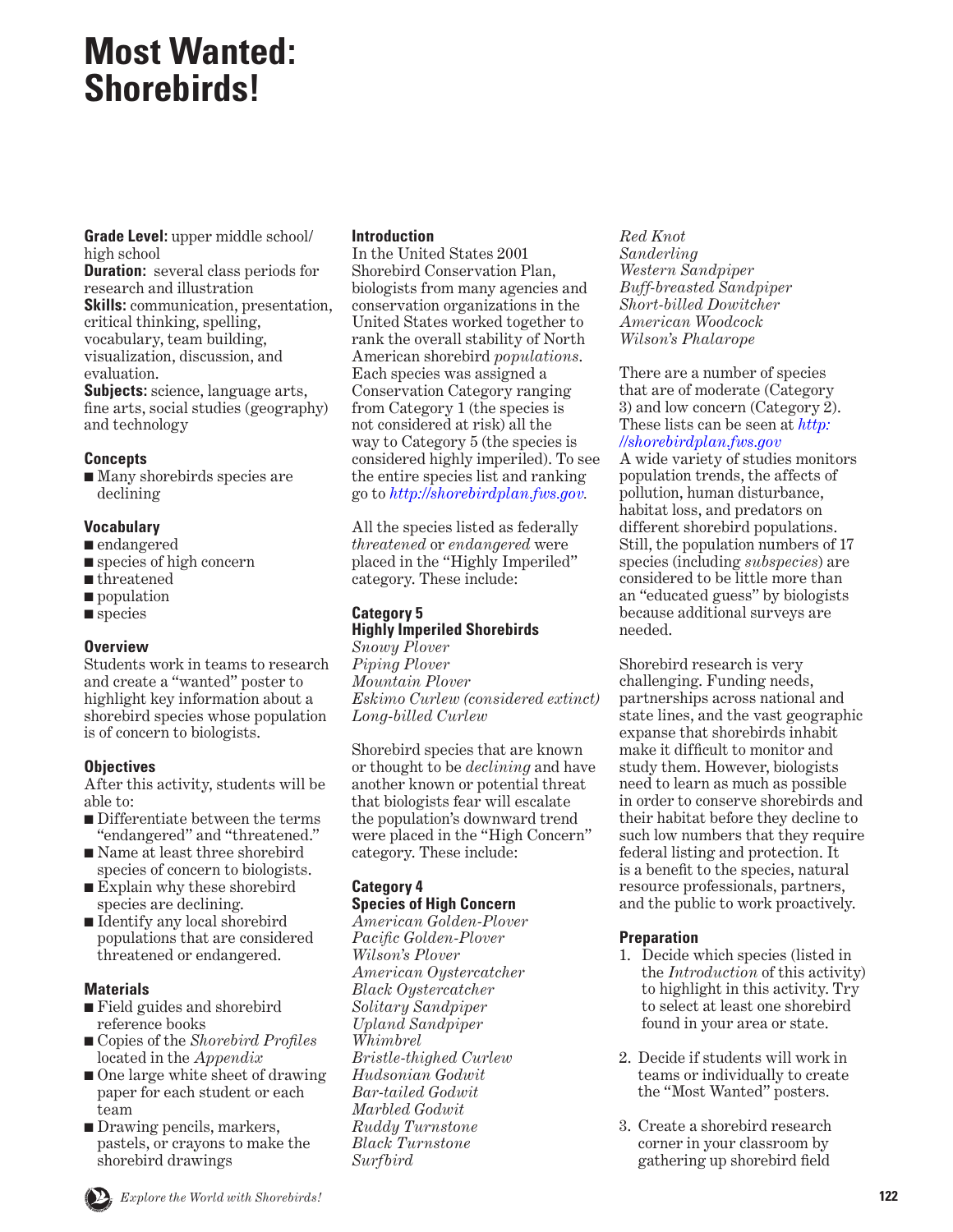guides and resource books from the school library or by borrowing a shorebird education trunk. (Go to *[http://sssp.fws.gov]( http://sssp.fws.gov )* and click on the "educators" link to find out how to borrow a trunk.)

4. Make photocopies of the *Shorebird Profiles*, found in the *Appendix*, that describe the shorebirds your class is researching. Add them to your shorebird research corner.

#### **Procedure**

- 1. Explain to your students that they are going to learn about shorebirds that are considered to have populations that are endangered, threatened, or declining. Discuss with your class what it means to be an endangered or threatened species. Ask them what might cause a species to become endangered or threatened.
- 2. Assign each student or student team a shorebird species from the list provided. Explain the assignment: to learn as much about your shorebird as possible and then create a "wanted" poster to display in the school or within the community. The purposes of this poster are to give people as much information as possible about the bird so they can identify it and to bring about general awareness of shorebirds and endangered species.
- 3. Refer your students to the following Web sites: *[http://sssp.fws.gov,](http://sssp.fws.gov) [http:]( http://endangered.fws.gov ) [//endangered.fws.gov]( http://endangered.fws.gov ), [http:](http://www.manomet.org/WHSRN/Prairies/index.htm) [//www.manomet.org/WHSRN/](http://www.manomet.org/WHSRN/Prairies/index.htm) [Prairies/index.htm,](http://www.manomet.org/WHSRN/Prairies/index.htm) [http://](http://shorebirdplan.fws.gov) [shorebirdplan.fws.gov](http://shorebirdplan.fws.gov),* and *[http:](http://migratorybirds.fws.gov) [//migratorybirds.fws.gov](http://migratorybirds.fws.gov)*. Also refer them to the materials in your shorebird research corner. Write the guidelines found below on the chalkboard for

the students to refer to as they collect shorebird information. If the students will be working in teams, distribute the work as if they are part of a real production team—one illustrator, one researcher, one writer, one layout/graphic designer. Remind them that even though they each have specific responsibilities, they should work as a team to design, develop, review, and edit their poster.

#### **Most Wanted Poster Guidelines**

- Include why this shorebird is "wanted" (reasons for its population decline).
- If it is endangered or threatened federally, explain why.
- Provide a drawing or photograph of the species.
- Give both the common and scientific names of the species.
- Give the location of where it might be seen (habitat).
- Provide a list of distinguishing physical features and natural history.
- Note any unique behavioral characteristics.
- Describe the call of this species.
- 4. Although an example poster is included for your reference, emphasize creativity with your students. Encourage them to come up with their own layout designs and additional headings.
- 5. When all the posters are complete, hand them around the room and give the class an opportunity to carefully study their classmates' posters. Move your "most wanted" posters to the hallway, library, or school cafeteria for the whole school to view. Eventually move them to a community library, bank, or government center.
- 6. Consider asking the class, or even the whole school, to vote on the finished products using a variety of categories like "best illustration," "best layout," "most interesting information," etc.
- 7. Take a class vote for the "Overall Best Poster" and send it in to the Shorebird Sister Schools Coordinator for posting on the Web site. Please submit only one poster per class following the directions on the SSSP Web site, *<http://sssp.fws.gov>*

#### **Additional Activities**

*Research Studies on Endangered and Threatened Shorebirds* As a follow-up to the Most Wanted Shorebirds Posters, have your students research what scientists are doing today to keep track of the populations of these shorebirds. Use the Web site *<http://sssp.fws.gov>* to learn more about shorebird studies and to "Ask a Biologist a Question."

## *[Imaginary Mist Nets](#page-16-0)*

*and [You Be the Scientist](#page-11-0)* These additional classroom activities are found in the *Shorebird [Research and Technology](#page-0-0) Section*

of this chapter. They provide students the opportunity to simulate the gathering of shorebird data scientists use to estimate shorebird population numbers and determine resource management actions that can save shorebirds.